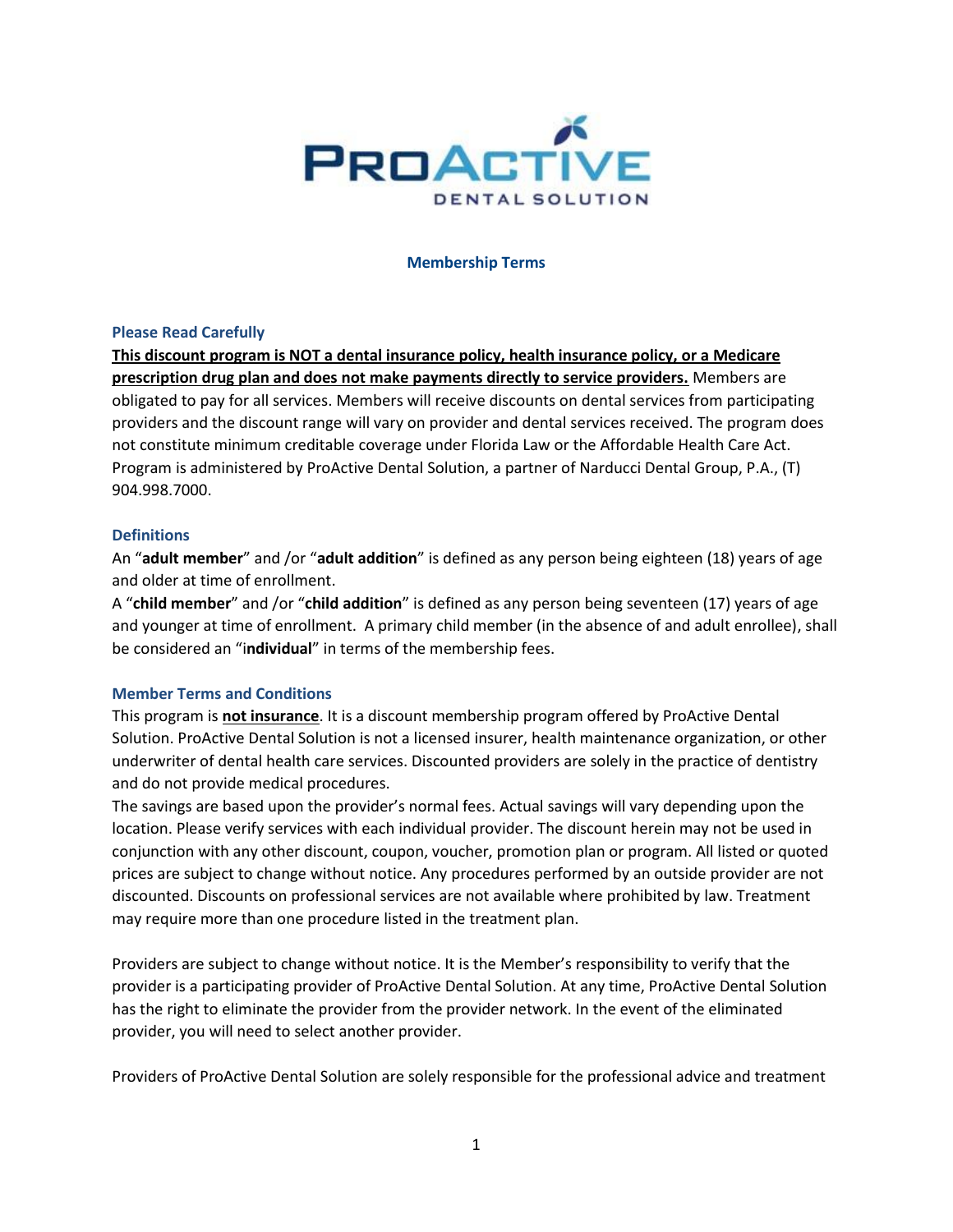provided to Members and the ProActive Dental Solution disclaims any liability with respect to such matters. Services and service providers may change or be discontinued at any time without notice. You agree that you may not amend or modify this Agreement with any restrictive endorsements (such as "paid in full"), or other statements or releases on or accompanying checks or other payments accepted by ProActive Dental Solution and any such notations shall have no legal effect.

#### **Term**

The initial term of this agreement is one (1) year commencing on the effective date and shall automatically renew thereafter on a monthly basis, unless either party gives written notice of nonrenewal (via mail or email) to the other at least thirty (30) business days, but no more than sixty (60) days prior to the expiration of the current term.

#### **Due Date**

If you select to make monthly payments, please note your due date will be exactly one month from your enrollment date for a total of 12 months (i.e. You enrolled on January  $15<sup>th</sup>$ , your monthly due date would be the 15<sup>th</sup> of each month). The same date will be used for all month-to month memberships following a one (1) year initial term.

If you elect to pay the initial one (1) year term in full, the due date is the date of enrollment.

### **Payment Obligations**

On your **due date**, we will deduct your Automatic Pay Plan payment from the payment account you designated. Automatic payments will be debited from your bank account on the payment due date indicated on your pay plan agreement. This will occur even if you elect to make additional payments outside of the Automatic Payment, or request an Automatic Payment amount that is greater than your contracted payment amount. Your Automatic Payment Due date will be your contractual due date. If Automatic Payments cannot be established as requested, you will be contacted via the phone numbers provided on the application or by e-mail with a brief explanation of any issues. This may cause a delay in set up of your Automatic Payments. You will still be responsible to make payments until automatic payments have been established.

Check with your financial institution to determine if any additional charges for such a debit will apply to your account and ask how it will note descriptions of automatic debits on your statement. If the transaction is refused by your financial institution for any reason, including insufficient funds, closed account, or unauthorized account, we will not be able to process your payment. Your account may be subject to additional charges if your payment is rejected, reversed or refused by your financial institution.

If ProActive Dental Solution receives notice that your Deposit account has been closed or frozen, or is an invalid number, you may be assessed a fee which will be added to your next scheduled payment. You agree to pay all amounts due upon demand.

# **Changing Contractual Due Date**

Please contact ProActive Dental Solution with a written request to change the date of the contractual due date and/or Automatic Payment date.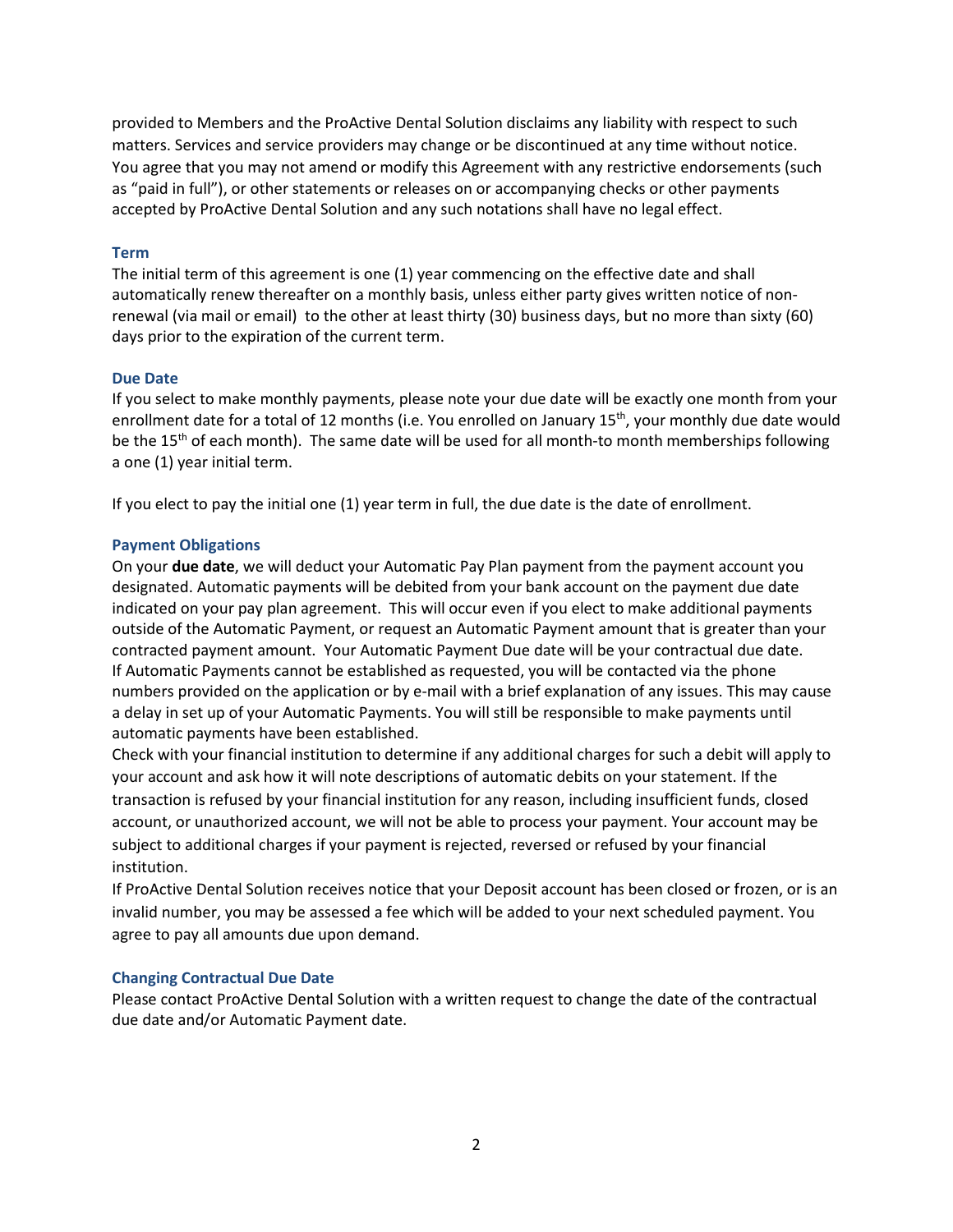### **To Cancel Automatic Payments**

ProActive Dental Solution must be notified at least 30 days prior to the applicable payment date by written notice. If the Automatic Payment is not cancelled in time, the system will still debit the payment from your Deposit account or be subject to a rate increase if Automatic Payments are cancelled.

#### **Cancellation**

To cancel an Automatic Pay Plan withdrawal, you will need to notify us at least 30 business days before the transaction is scheduled to be made.

Your Automatic Pay Plan program enrollment will remain active and in effect unless we receive a cancellation notice thirty (30) days in advance of when the automatic payment is scheduled to be withdrawn. The *written* notice may be mailed to our office at 3545 St. Johns Bluff Road South, #352, Jacksonville, FL 32244 or emailed to ndgpr[@narducccidental.com](mailto:ndg@narducccidental.com) Every effort will be made to honor requests. Upon written request, automatic debit service will be cancelled as soon as possible. If a Member terminates this agreement other than as above, or if ProActive Dental Solution terminates due to Member's breach (including nonpayment), Member shall pay ProActive Dental Solution the amount equal to the remaining payments of the one (1) year term at time of cancellation. If Member no longer required services during a month-to-month period following an initial term then Member may terminate this agreement by providing thirty (30) -day prior written notice and paying all amounts due up to termination.

### **Services Provided Under This Contract**

Including but not limited to:

Periodontal Maintenance/ Prophylaxis: both services are covered at no additional charge when performed *six months apart within a qualifying active year of Membership, not to exceed two (2) services per active year of membership.* Member shall be responsible for all charges and fees exceeding this limitation.

Panoramic Radiographs: Is not a discounted service when performed on the same day as a Full Mouth Series of radiographs (procedure code D0210).

# **Excluded Services:**

Fluoride, Oral Cancer Screenings, Whitening products, and other products offered by the provider's office for purchase are not covered by the Proactive Dental Solution Dental Discount Membership, such may be purchased at fees determined by the provider.

### **Unauthorized Use**

If you think your account has been accessed without your permission, contact us immediately by calling or writing us at our telephone number. You should also contact your financial institution. Call us immediately if any unauthorized payments appear on your bank account statement.

# **Confidentiality**

We may share information we collect about you, except credit bureau information, with outside companies that are assisting us with servicing your account. Our agreements with these outside companies (service providers) require that they protect this information; they are only to use it to carry out the services they are performing for us.